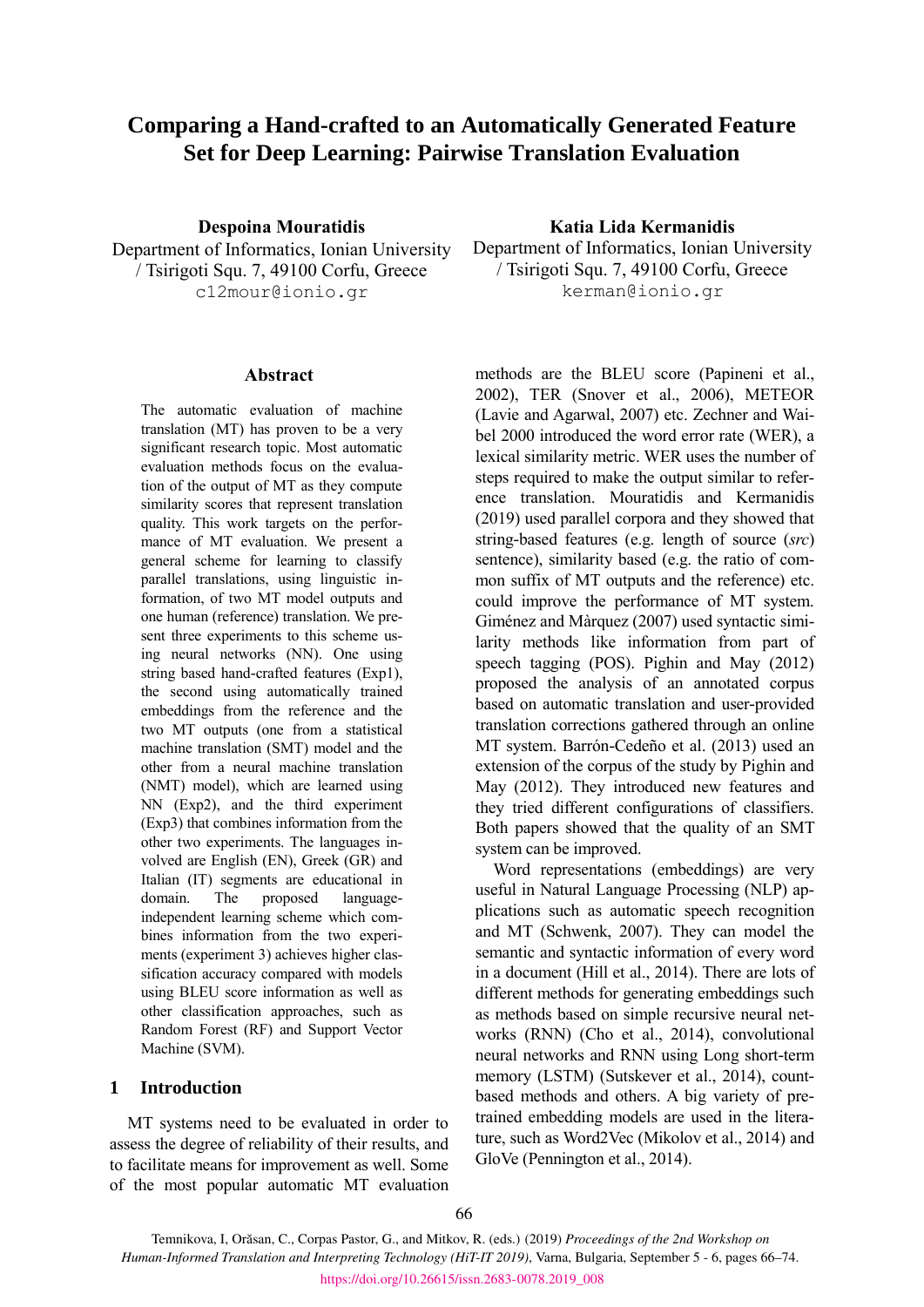Because of the wide spread development of DL techniques, many researchers have utilized neural networks for MT evaluation. Duh (2008) uses a learning framework for ranking translations in parallel settings, given representations of translation outputs and a reference translation. Duh (2008) used a feature set containing some simple string-based features, like length of the words, but also BLEU score information. He used rankingspecific features and he showed that ranking achieves higher correlation to human judgments. Another important work is presented by Guzmán et al. (2015), (2017) who integrated syntactic and semantic information about the reference and the machine-generated translation as well, by using pre-trained embeddings and the BLEU scores of the translations. They used a multi-layer NN to decide which of the MT outputs is better. Ma et al. (2016) designed metrics based on LSTM, allowing the evaluation of single hypothesis with reference, instead of pairwise situation.

In this paper, we consider the choice of the best translation as a classification problem to be solved using deep learning architectures, by investigating two translation prototypes for our experiments. One is based on SMT and the other on NMT. We present a general learning scheme to classify machine-generated translations, using information from linguistic representations and one reference translation, for two language pairs (EN-GR, EN-IT). Unlike earlier works, the present approach includes the following novelties:

- Automatically extracted embeddings in two languages: GR and IT.
- A learning scheme based on a combination of a hand-crafted feature set (string similarity) and automatically trained embeddings as well.
- The proposed approach is languageindependent.

To the author's knowledge, this is the first time that this architecture is used for a classification task using automatically extracted embeddings and hand-crafted features for this particular data genre, and these language pair.

The rest of the paper is organized as follows: Section 2 describes the corpora, the feature set (hand-crafted features), the embeddings, the annotation procedure and the experimental setup. Sec-

tion 3 presents and analyzes our experimental results (including linguistic analysis). Finally, section 4 presents our conclusions and directions for future research.

## **2 Materials and Methods**

#### **2.1 Data**

The dataset used in our work is a parallel corpus which is part of the test sets developed in the TraMOOC project (Kordoni et al., 2016). The corpora consist of educational data, lecture subtitle transcriptions etc., with unorthodox syntax, ungrammaticalities etc (i.e. 1.To criticize, 2. Has no objections.). The corpora are described in detail by Mouratidis and Kermanidis (2018), (2019). The EN-GR corpus consists of 2686 sentences, whereas the EN-IT corpus of 2745 sentences. For each sentence, two translations were provided, generated by the Moses phrase-based SMT toolkit (*T1*) (Koehn et al., 2007) and the NMT Nematus toolkit (*T2*) (Sennrich, 2017). Moreover, a professional translation (*Tr*) is provided and used as a reference for each language. Both models are trained on both in- and out- of domain data. Outof-domain data included corpora e.g., Europarl, WMT News corpora etc. In-domain data included data from TED, Coursera, etc. (Barone et al., 2017). NMT model is trained on additional indomain data provided via crowdsourcing. More details on the datasets can be found in Sosoni et al. (2018).

#### **2.2 Annotation**

We consider the translation evaluation problem as a binary classification task. Two MT outputs *T1* and *T2* and the reference segment (*Tr*) are provided. Two annotators, for each language pair, annotated the corpora, as follows:

$$
y = \begin{cases} 0, & if T1 is worse than T2 \\ 1, & if T1 is better than T2 \end{cases}
$$
 (1)

In order to decide if *T1* is better than *T2*, annotators used the source and reference sentences. The two annotators had an inter-annotator disagreement percentage of 3% for EN-GR and 5% for EN-IT. For the different answers, the annotators discussed and agreed on one class. The ID3 on Table 3 (Appendix) is an example of disagreement for the EN-GR language pair. We observed low annotation value for SMT class (38% EN-GR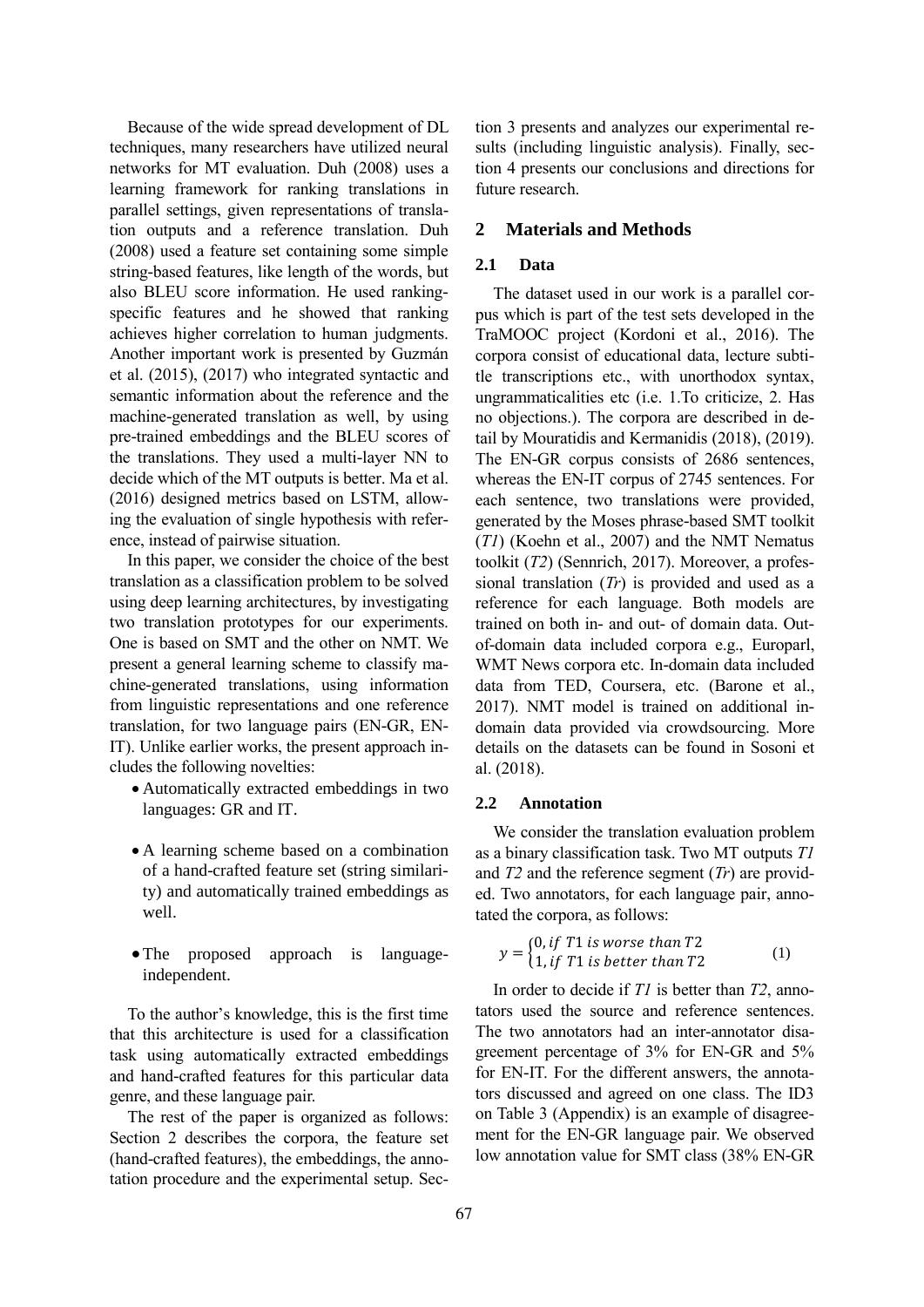/ 43% EN-IT) compared with NMT class (62% EN-GR /57% EN IT).

#### **2.3 Features**

We decided to use linguistic features based on string similarity, that involve no morphosyntactic information (no information about word forms and sentence structure), and are language independent. The features used were (i) Simple features (e.g. length in tokens, or some distances), (ii) Noise-Based features (e.g. frequentness of the repeated words) and (iii) Similarity-Based features (e.g. character 3-gram similarity). Each segment pair (*T1,Tr*), (*T2,Tr*) was modeled as a featurevalue vector. The features have values between 0 and 1. The feature set was based on the work described in Mouratidis and Kermanidis (2019), with the difference that we used two classes instead of three (one for every MT output). This reduction in the number of classes was performed in order to allow for a more straightforward comparison between the three experiments and related work.

#### **2.4 Word Embeddings**

Word embeddings are very important in our model, because they allow us to model the relations between the two translations and the reference. In this work, we created and trained our own embeddings between the two MT outputs, as well as the reference translation for the two target languages (GR and IT). To prepare the input to the embedding layer, we used the bag of words model encoding a one hot function to generate the integer matrix. In order to avoid the inputs having different lengths, we used the pad sequences function, which padded all inputs to have the same length. The size, in number of nodes, of the embedding layer is 64 for both languages. The input dimensions of the embedding layers are in agreement with the vocabulary of each language (taking into account the most frequent words): 400 for EN-GR and 200 for EN-IT. We used the embedding layer provided by Keras (Chollet, 2015) with TensorFlow as backend (Abadi et al., 2016).

#### **2.5 Experimental Setup**

**Experiment 1:** For the first experiment, we used tuples (*T1*, *T2*, *Tr*), with string based features (the 2D matrix *A[i,j]*). Matrix *A[i,j]* contains 50 hand-crafted linguistic features (described in section 2.3) for every segment based on Mouratidis and Kermanidis (2019), where *i* represents the number of segments (*T1*,*T2*,*Tr*) and *j* the number of features. In this work, we have used two classification classes (one for the SMT output and the other for the NMT output) instead of three (used in Mouratidis and Kermanidis (2019)). Furthermore, a different network architecture is used, a simple but classic architecture of three Dense (Feed-Forward) layers. Dense layers serve the purpose of doing the classification. We also used a dropout layer to every Dense layer to prevent overfitting. Also a NN API is used instead of the WEKA framework (used in Mouratidis and Kermanidis (2019)). The model architecture used for the first experiment is shown in Fig.1.



Figure 1: Learning scheme for Exp1**.**

**Experiment 2**: Based on the sentences *T1*, *T2*, *Tr*, we have created word embeddings (*EmbT1*, *EmbT2*, *EmbTr*). We used the word embeddings to find the probability for segment *T1* to be better than *T2* and vice-versa, given *Tr* and *y*. The probability is a Bernoulli conditional distribution (Krstovski and Blei, 2018).

$$
p(y/T1, T2, Tr) = Bernoulli(y/b) \qquad (2)
$$

The parameter  $b<sub>y</sub>$  is defined as follows:

$$
b_y = \sigma\big(w^T f(T1, T2, Tr)\big) \tag{3}
$$

where  $\sigma$  is the sigmoid function,  $w^T$  are the rows of a weight matrix *W*, and function *f* is the transformation of *T1*, *T2* and *Tr* in the hidden layer, i.e. *f(T1,T2,Tr)=[h1,h2,hr]*. The embeddings for every tuple (*T1, T2, Tr*) are concatenated in a pairwise fashion, i.e. i. *EmbT1,EmbT2*, ii. *EmbT1,EmbTr*, iii. *EmbT2,EmbTr*. These fixedlength vectors are the input for the evaluation groups *h12, h1r, h2r*. We have checked if *T1* and *T2* are similar to the reference translation *Tr*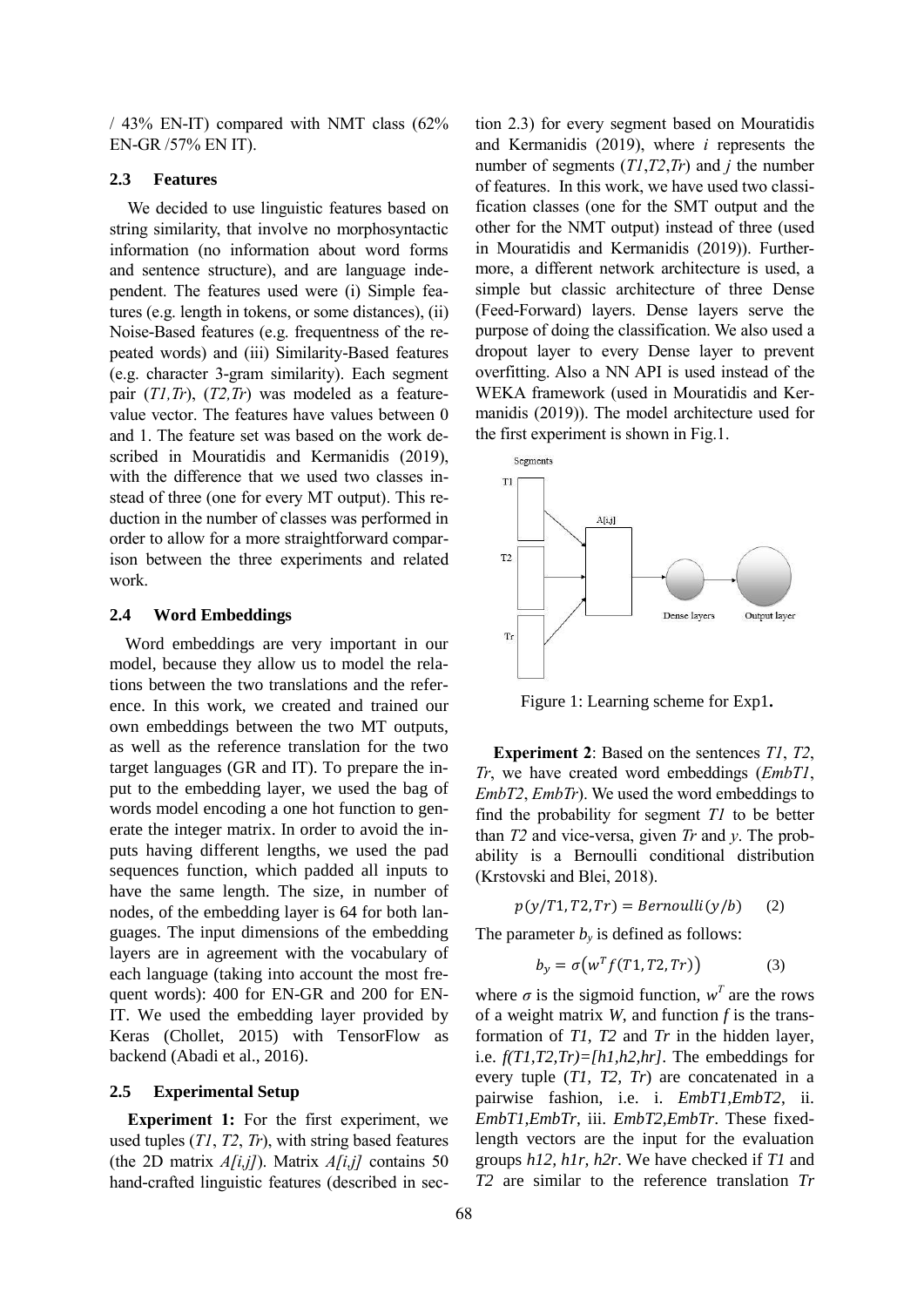(*h1r, h2r* respectively), but also if *T1* is similar to *T2* (*h12*). This is quite interesting because in many cases we observed a similarity between *T1* and *T2*, but this does not mean that they were the proper translations, when compared to *Tr*. The input to our neural model is represented by concatenating the vector representation of the outputs of these evaluation groups.

The model architecture used for the second and the third experiment is shown in Fig.2.



Figure 2: Learning scheme for Exp2 and 3**.**

**Experiment 3**: In this experiment, we utilized the tuple (*T1, T2, Tr*) as input to our model and the same configuration with Exp2 as well. We wanted to find out if the hand-crafted features, in combination with the automatically extracted embeddings, can improve classification accuracy of Exp2. For this purpose, as an extra input to our neural model, we utilized the 2D matrix *A[i,j]* with hand-crafted features (string-based), described in the Exp1.

Particularly, the model architecture for the first experiment is defined as follows:

- Size of layers: Dense 1 & 2 with 128 Hidden Units, Dense 3 with 64 Hidden Units
- Output layer: Activation Sigmoid
- Learning rate: 0.001
- Activation Function of Dense Layers: Softmax
- Dropout of Dense Layers: 0.2
- Lossfunction: Binary cross entropy

The architecture for the second and third experiments is a classic architecture of Dense (Feed-Forward) layers. After running multiple tests, we configured our experiments as follows:

- Size of layers: Dense 1, 2 &3 with 128 Hidden Units, (Dense 4 with 64 Hidden Units)
- Activation Function of Dense Layers: Relu
- Dropout of Dense Layers: 0.4

The networks are trained using the stochastic optimizer Adam (Kingma and Lei Ba, 2014) with a learning rate of 0.005. In Table 1, we present the complete set training parameters.

|            | Exp1 | Exp2 | Exp3 |
|------------|------|------|------|
| Batch size |      | 64   | 256  |
| Epochs     |      |      | 10   |

| Table 1: Training parameters for |
|----------------------------------|
| $Exp2/Exp3$ .                    |

As a validation option for all the experiments, we used 10 fold cross validation (CV), which is effective for small datasets.

#### **3 Results**

In this section, we present the results from our experiments. We utilized the Positive Predictive Value (Precision) and the Sensitivity (Recall), as evaluation metrics, which are commonly used in classification tasks. The first metric shows which proportion of identifications is actually correct, whereas the second metric shows that the proportion of actual positives is correctly identified.

Fig. 3 and Fig. 4 show the accuracy performance of our experiments for both classes (SMT, NMT) for EN-GR and EN-IT respectively.



Figure 3: Accuracy for EN-GR.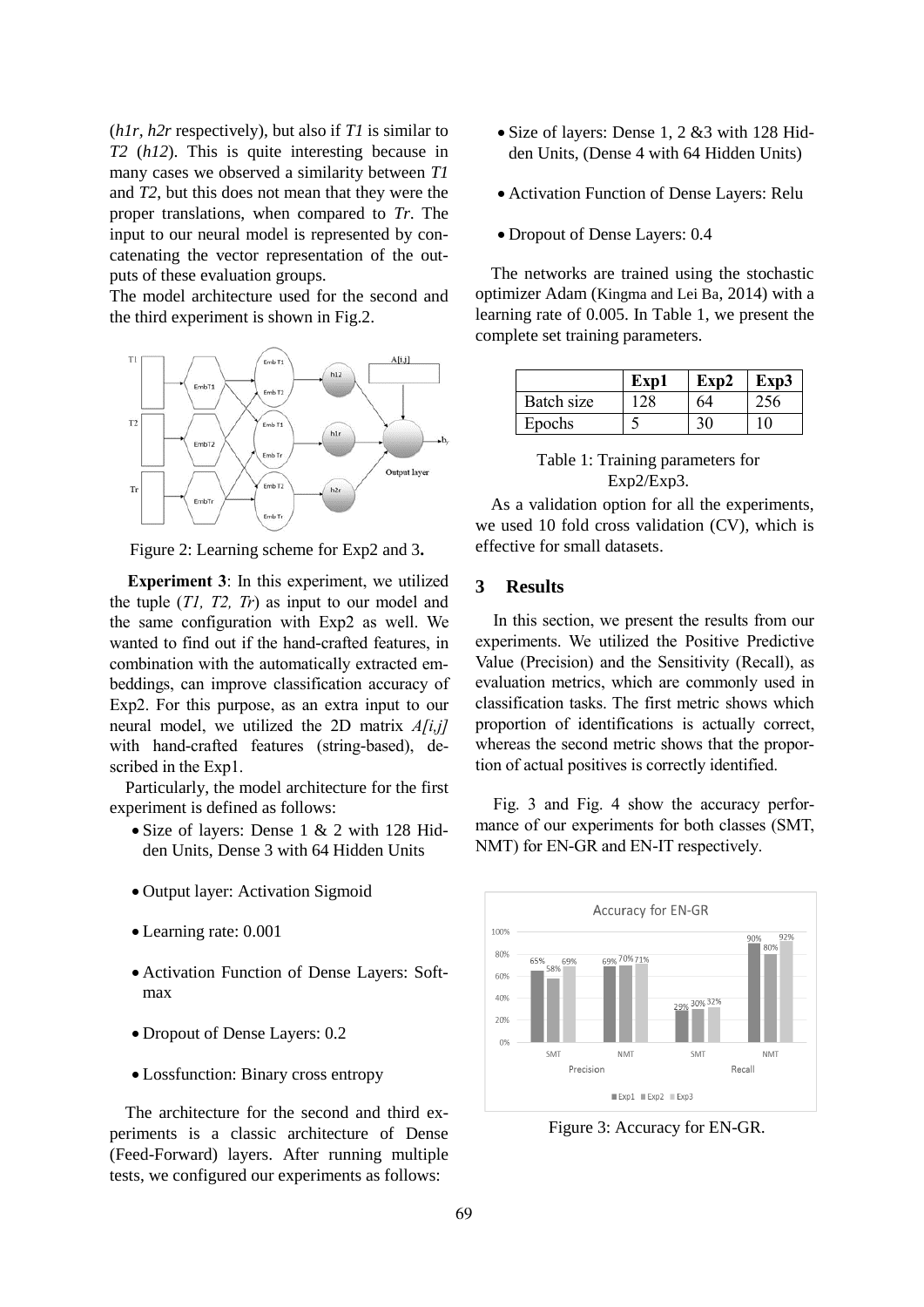

Figure 4: Accuracy for EN-IT.

We observed that the use of hand-crafted features in combination with embeddings have a positive effect on performance for both language pairs. Table 2 shows the accuracy results between our proposed model and the model proposed by Guzmán et al. (2017) which uses information from the MT evaluation metric BLEU score for language pairs EN-GR and EN-IT. The BLEU metric does not distinguish between content and function words and it is a language independent metric. As we are dealing with an uneven class distribution, unbalanced scores between Precision and Recall are observed, we present the F1 Score as well. F1, in statistical analysis of binary classification, is a measure of a test's accuracy. It penalizes classifiers with imbalanced precision and recall scores (Chinchor, 1992). As an averaging method, we used macro average.

Our proposed model (Exp3) achieved better accuracy performance than the model using information from Bleu scores of the MT outputs. A reason for that may be that BLEU attempts to measure the correspondence between an MT output and a human translation. Nevertheless, the hand-crafted feature set provides more information about not only the correspondence but also the correlation between suffixes, word distances and others.

To enable a direct comparison of our experimental results with earlier work (Barrón-Cedeño et al., 2013, Mouratidis and Kermanidis, 2019), we ran additional experiments using the WEKA framework as backend (Singhal and Jena, 2013). Different configurations were experimented with, including SVM and RF for EN-GR (Fig. 5) and  $EN-IT$  (Fig. 6).

|                     | <b>AVG</b>       | AVG    | <b>AVG</b> |  |  |
|---------------------|------------------|--------|------------|--|--|
|                     | <b>Precision</b> | Recall | F1         |  |  |
| Language pair EN-GR |                  |        |            |  |  |
| Hand-crafted        | 69%              | 69%    | 65%        |  |  |
| features<br>$^{+}$  |                  |        |            |  |  |
| embeddings          |                  |        |            |  |  |
| (Exp3)              |                  |        |            |  |  |
| Bleu score          | 63%              | 63%    | 60%        |  |  |
| Language pair EN-IT |                  |        |            |  |  |
| Hand-crafted        | 62%              | 68%    | 64%        |  |  |
| features<br>$^{+}$  |                  |        |            |  |  |
| embeddings          |                  |        |            |  |  |
| (Exp3)              |                  |        |            |  |  |
| Bleu score          | 60%              | 60%    | 62%        |  |  |

Table 2: Comparison with Bleu score.



Figure 5: Accuracy comparison with other approaches for EN-GR**.**



Figure 6: Accuracy comparison with other approaches for EN-IT.

We conclude that all evaluation metrics demonstrated the primacy of the NMT model over the SMT one, which agrees with the annotators' choice.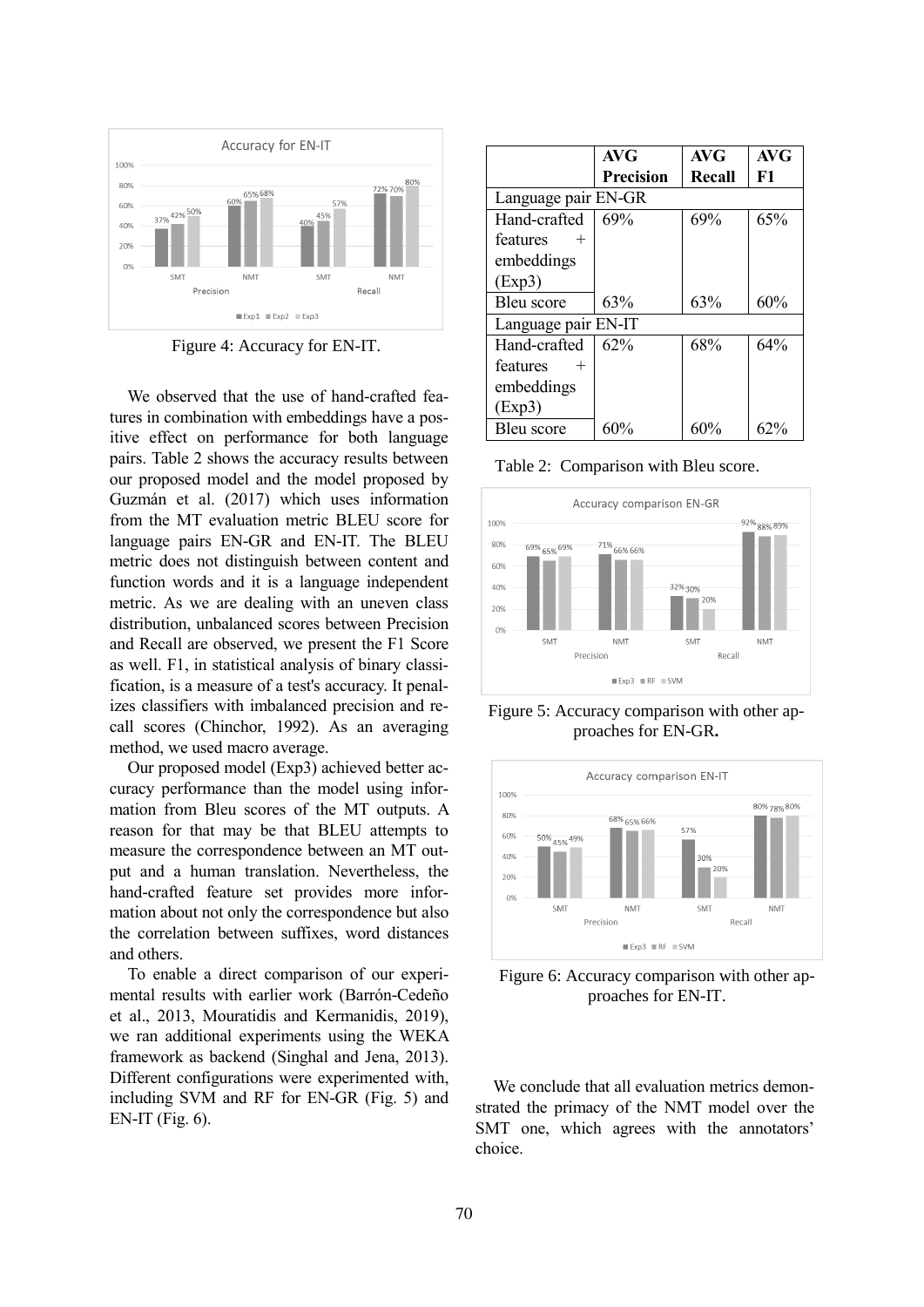#### **3.1 Linguistic Analysis**

In order to show a part of the linguistic reasons for these accuracy values, we show some segments (*T1, T2, Tr*) from the EN-GR parallel corpus (Table 3, Appendix). ID 3 is an example of annotation disagreement.

For ID1:

•*T2* has erroneously translated the word *hoods* as *κουκκίδες*: *dots*, instead of the correct and most common translation: *κουκούλες*. There is no obvious and understandable reason for this.

•The word *flagella* is a really problem in *T1*, *T2* and *Tr* sentences. The word is of Latin origin (*flagellum*, diminutive of *flagrum*: *whip*) and has not been changed in English. In science, there is the bacterial flagellum, translated in Greek as: *μαστίγιο των βακτηρίων*. *T1* did not at all translate it, *T2* translated it as *πλάκες μαστιγίων* (*plates of whips*), but the *Tr* as *βλεφαρίδες* (*eyelashes*).

•*T1* has chosen the most common translation for the word *nodules*: *οζίδια*, but according to the *Tr*, the word has probably the sense of *clots*. On the contrary, *T2* has translated the word as *ακίδες*: *pins, thorns, splinters*.

•*T1* and *T2* have correctly identified the sense of the word *stems* as *κοτσάνια* and *μίσχων* respectively. Nevertheless, these two words are not used in the same contexts. *Κοτσάνι* is a hellenized slavic word, commonly used in oral speech, but *μίσχος* is an hellenistic word, rather used in official texts.

•Neither *T1* nor *T2* correctly translated the idiom: *and what have you*, meaning: *and many other such things, and so on, etc*. They both literally translated this expression as: *και τι έχετε* and *και σε αυτό που έχετε* respectively, meaning: *what you have got*.

In this case, the annotators have chosen T2 as the best translation, whereas Exp3's choice was T1.

For ID2:

•*T1* has correctly translated the title of Michel Foucault' book (*Επιτήρηση και Τιμωρία*). It's obvious that this title is included in *T1*'s ¨armory¨. On the contrary, *T2* translated the title in a completely wrong way, especially the second word: *Στην πειθαρχι ? α και στο Πω ? νητο*. The choice of the question marks it is not understandable.

•In *T1*, the author's name and surname haven't been translated into Greek and that is the best choice. In *T2*, these are hellenized, but the surname in a very wrong way: *Φουκούλτ*, instead of: *Φουκώ*. The second syllable of this surname has

been wrongly hellenized letter by letter, without being taken into account that, according to its pronunciation, the French suffix *–ault* has been commonly hellenized: *-ω*.

•*T1* has correctly translated the word power as *εξουσίας* and not: *δύναμης*, as *T2* did. *T1* ¨knew¨ what is commonly known, that is the word *power* in the phrase: *instrument of power* has the sense of authority.

Both annotators and Exp3 have chosen T1 as the best translation.

For ID3:

Annotator 1 labeled *T1* as the better translation for the following reasons:

•Only *T1* successfully translated the ¨difficult¨ word of the text: *sumo*, as it is usually said in Greek: *σούμο*. The difficulty about this word is due to two reasons: i. The word *sumo* isn't an English word, but a Japanese one (meaning: *to compete*). ii. The same word is a paronym of the English common, well known, word: *sum*, (having, of course, a different meaning: *amount, total, aggregate*). On the contrary, *T2* ¨fell into the trap¨ of the paronym and translated the word as *a sum* (*αθροίσματος*).

•Only *T1* successfully translated the other ¨difficult¨ word of the text: *delicious* as *υπέροχα.* The problem is about the literal (*γευστικός*: *tasty*) and the figurative (*υπέροχος*: *wonderful*) sense of the word. In this segment, the word *delicious* has a figurative sense (*wonderful guys*). On the contrary, *T2* wrongly used the literal meaning (*tasty guys*!).

Annotator 2 labeled *T2* as the better translation for the following reasons:

•*T2* was the only one that has successfully translated the personal pronoun *you* (*I would like you to*...).

•*T2* has correctly translated the verb *to get* as *to obtain, to take, to collect*. The verb t*o get* is used in a lot of patterns having different meanings. One of them is: *to get*+ direct object= *to obtain*. It's just the case here: *to get fat=to fatten*. On the contrary, *T1* has wrongly translated, in a literal way, the two words (*παίρνει το λίπος*: *take the suet*!).

After discussion, the annotators finally consented to T1 as the best translation in this case, whereas Exp3 had chosen T2.

## **4 Conclusion and Future Work**

In this paper, we have compared the handcrafted feature set with the automatically extracted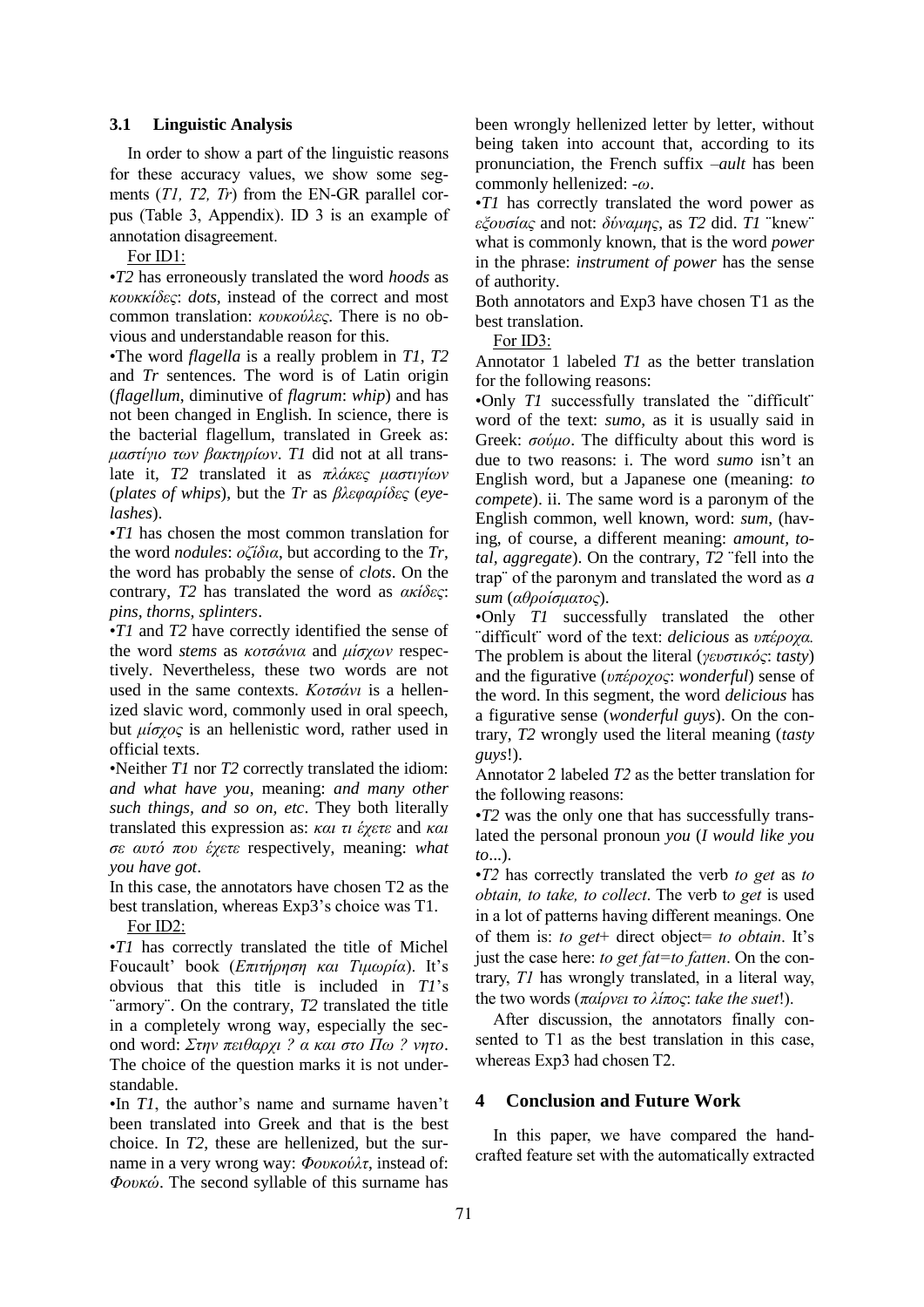ones, for a pairwise translation evaluation application in a deep learning setting.

In particular, we ran three experiments using hand-crafted string-based features, automatically extracted embeddings and both hand-crafted string-based features and automatically extracted embeddings respectively. The purpose of our work has been to find out whether information of string-based features, in combination with embeddings, affects classification accuracy, in order to train a model which will correctly choose the best translation.

The results showed that the proposed learning scheme improved the classification accuracy when using the vector representation (word embeddings) and the hand-crafted features as well (Exp3). Additionally, we have run experiments using Bleu as extra information, as well as wellknown approaches, such as RF and SVM. Our model achieved better accuracy results in all the cases. For a more integrated analysis of the accuracy results, we have also carried out a qualitative linguistic analysis.

In future work, we intend to implement other combinations of NN, layer architectures and sizes, as well as other criteria. We believe that information from the *src* sentence could improve the accuracy scores. We could experiment with other ways for calculating embeddings, for example the utilization of more sophisticated bag of word model encoding, like TF-IDF. Although there are not enough available pre-trained embeddings in languages involved in our experiments, we want to examine if the use of pre-trained embeddings will give better accuracy results. Finally, we state our willingness to improve the text preprocessing phase, as we believe that it will lead to better results.

#### **Acknowledgments**

The authors would like to thank the reviewers for their significant suggestions and comments. We would also to thank the TraMOOC project for the corpora used in our experiments.

#### **References**

Martín Abadi, Paul Barham, Jianmin Chen, Zhifeng Chen, Andy Davis, Jeffrey Dean, Matthieu Devin, Sanjay Ghemawat, Geoffrey Irving, Michael Isard, Manjunath Kudlur, Josh Levenberg, Rajat Monga, Sherry Moore, Derek G. Murray, Benoit Steiner, Paul Tucker, Vijay Vasudevan, Pete Warden, Martin Wicke, Yuan Yu, and Xiaoqiang Zheng. 2016.

Tensorflow: A system for large-scale machine learning. In *Proceedings of 12th USENIX Symposium on Operating Systems Design and Implementation*. USENIX Association, pages 265-283.

- [Antonio Valerio Miceli Barone,](https://arxiv.org/search/cs?searchtype=author&query=Barone%2C+A+V+M) [Barry Haddow,](https://arxiv.org/search/cs?searchtype=author&query=Haddow%2C+B) [Ulrich](https://arxiv.org/search/cs?searchtype=author&query=Germann%2C+U)  [Germann,](https://arxiv.org/search/cs?searchtype=author&query=Germann%2C+U) and [Rico Sennrich.](https://arxiv.org/search/cs?searchtype=author&query=Sennrich%2C+R) 2017. Regularization techniques for ne-tuning in neural machine translation. *In Proceedings of the 2017 Conference on Empirical Methods in Natural Language Processing (Volume 1: Short Papers)*. Association for Computational Linguistics, pages 1-6. [http://arxiv.org/abs/1707.09920.](http://arxiv.org/abs/1707.09920)
- Alberto Barrón-Cedeño, Lluís Vilodre Màrquez, Carlos Alberto Henríquez Quintana, Lluís Fanals Formiga, Enrique Marino Romero, and Jonathan May. 2013. Identifying useful human correction feedback from an on-line machine translation service. In *Proceedings of 23rd International Joint Conference on Artificial Intelligence.* International Joint Conference on Artificial Intelligence, pages 2057– 2063.
- Yoshua Bengio, Réjean Ducharme, Pascal Vincent, and Christian Jauvin. 2003. A neural probabilistic language model. *Journal of machine learning research*, 3:1137-1155.
- Nancy Chinchor. 1992. MUC-4 Evaluation Metrics. *In Proccedings of the Fourth Message Understanding Conference*, pages 22–29.
- Kyunghyun Cho, Bart Van Merrienboer, Caglar Gulcehre, Dzmitry Bahdanau, Fethi Bougares, Holger Schwenk, and Yoshua Bengio. 2014. Learning phrase representations using RNN encoder-decoder for statistical machine translation. In *Proceedings of the 2014 Conference on Empirical Methods in Natural Language Processing (Volume 1)*. Association for Computational Linguistics, pages 1724- 1734.
- François Chollet. Keras: Deep learning library for theano and tensorflow. 2015. URL: https://keras. io/k 7.8
- Kevin Duh. 2008. Ranking vs. regression in machine translation evaluation. In *Proceedings of the Third Workshop on Statistical Machine Translation*. Association for Computational Linguistics, pages 191–194.
- Francisco Guzmán, Joty Shafiq, Lluís Màrquez, and Nakov Preslav. 2015. Pairwise neural machine translation evaluation. In *Proceedings of the 53rd Annual Meeting of the Association for Computational Linguistics and the 7th International Joint Conference on Natural Language Processing (Volume 1: Long Papers)*. Association for Computational Linguistics, pages 805-814. doi>10.1162/COLI\_a\_00298.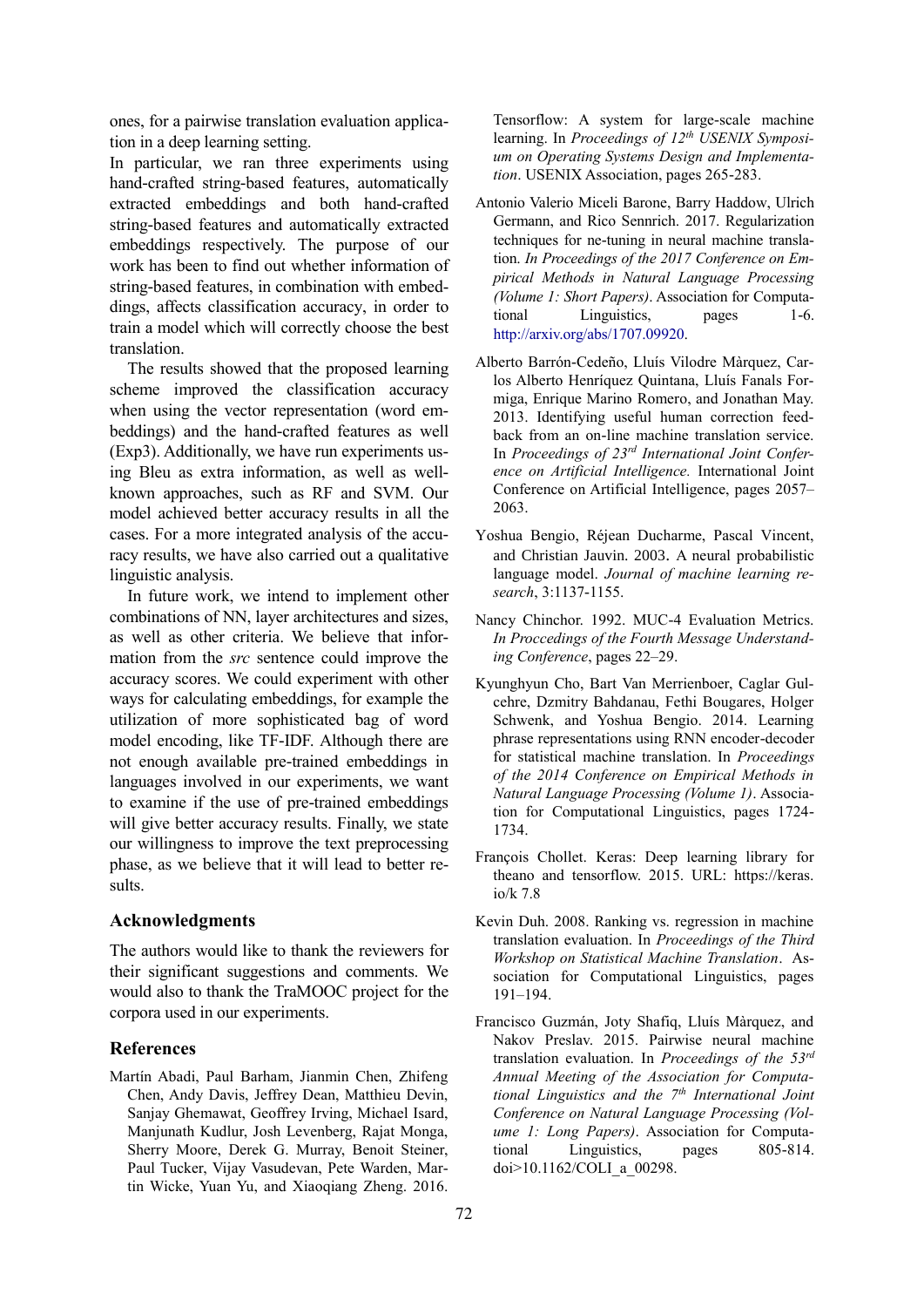- Francisco Guzmán, Joty Shafiq, Lluís Màrquez, and Nakov Preslav. 2017. Machine translation evaluation with neural networks. *Computer Speech & Language,* 45: 180-200.
- Felix Hill, Kyunghyun Cho, Sebastian Jean, Coline Devin, and Yoshua Bengio. 2015. Embedding word similarity with neural machine translation. *arXiv:1412.6448*, 4: 1-12.
- Diederik Kingma, and Jimmy Lei Ba. 2014. Adam: A method for stochastic optimization. *arXiv preprint arXiv:1412.6980*, 9: 1-15.
- Philipp Koehn, Hieu Hoang, Alexandra Birch, Chris Callison-Burch, Marcello Federico, Nicola Bertoldi, Chris Dyer, Brooke Cowan, Wade Shen, Christine Moran, Richard Zens, Ondřej Bojar, Alexandra Constantin, and Evan Herbst. 2007. Moses: Open source toolkit for statistical machine translation. In *Proceedings of the 45th Annual Meeting of the ACL on Interactive Poster and Demonstration Sessions*. Association for Computational Linguistics, pages 177-180.
- Valia Kordoni, Lexi Birch, Ioanna Buliga, Kostadin Cholakov, Markus Egg, Federico Gaspari, Yota Georgakopoulou, Maria Gialama, Iris Hendrickx, Mitja Jermol, Katia Kermanidis, Joss Moorkens, Davor Orlic, Michael Papadopoulos, Maja Popović, Rico Sennrich, Vilelmini Sosoni, Dimitrios Tsoumakos, Antal van den Bosch, Menno van Zaanen, and Andy Way. 2016. TraMOOC (Translation for Massive Open Online Courses): Providing Reliable MT for MOOCs. In *Proceedings of the 19th annual conference of the European Association for Machine Translation*. European Association for Machine Translation, page 396.
- Kriste Krstovski, and David M. Blei. 2018. Equation embeddings. *arXiv preprint arXiv:1803.09123*, 1: 1-12.
- Alon Lavie, and Abhaya Agarwal. 2007. METEOR: An Automatic Metric for MT Evaluation with High Levels of Correlation with Human Judgments. In *Proceedings of the Second ACL Workshop on Statistical Machine Translation*. Association for Computational Linguistics, pages 228-231.
- Qingsong Ma, Fandong Meng, Daqi Zheng, Mingxuan, Yvette Graham, Wenbin Jiang and Qun Liu. 2016. Maxsd: A neural machine translation evaluation metric optimized by maximizing similarity distance. In *Natural Language Understanding and Intelligent Applications*. Springer, Cham, pages 153-161.
- Tomas Mikolov, Ilya Sutskever, Kai Chen, Greg Corrado, & J effrey Dean. 2013. Distributed representations of words and phrases and their compositionality. *In Advances in neural information processing systems* (pp. 3111-3119).
- Despoina Mouratidis, and Katia Lida Kermanidis. 2018. Automatic Selection of Parallel Data for Machine Translation. In *IFIP International Conference on Artificial Intelligence Applications and Innovations*. Springer, pages 146-156.
- Despoina Mouratidis, and Katia Lida Kermanidis. 2019. Ensemble and Deep Learning for Language-Independent Automatic Selection of Parallel Data. *Algorithms*, 12(1):26. https://doi.org/10.3390/a12010026.
- Kishore Papineni, Salim Roukos, Todd Ward, and Wei-Jing Zhu. 2002. BLEU: a method for automatic evaluation of machine translation. In *Proceedings of the 40th Annual Meeting on Association for Computational Linguistics.* Association for Computational Linguistics, pages 311–318. doi>10.3115/1073083.1073135.
- Jeffrey Pennington, Richard Socher, and Christopher Manning. 2014. Glove: Global vectors for word representation. In *Proceedings of the 2014 conference on empirical methods in natural language processing*. Empirical Methods in Natural Language Processing, pages 1532-1543.
- Daniele Pighin, Lluís Màrquez, and Jonathan May. 2012. An analysis (and an annotated corpus) of user responses to machine translation output. In *Proceedings of the 8th International Conference on Language Resources and Evaluation*. European Language Resources Association, pages 1131- 1136.
- Holger Schwenk. 2007. Continuous space language models. *Computer Speech and Language*, 21(3): 492-518. doi:10.1016/j.csl.2006.09.003.
- Rico Sennrich, Orhan Firat, Kyunghyun Cho, Alexandra Birch-Mayne, Barry Haddow, Julian Hitschler, Marcin Junczys-Dowmunt, Samuel Läubli, Valerio Miceli Barone, Jozef Mokry, and Maria Nădejde. 2017. Nematus: A toolkit for neural machine translation. In *Proceedings of the EACL 2017 Software Demonstrations*. Association for Computational Linguistics, pages 1-4.
- Swasti Singhal, and Monika Jena. 2013. A study on WEKA tool for data preprocessing, classification and clustering. *International Journal of Innovative Technology and Exploring Engineering*, 2(6): 250- 253.
- Matthew Snover, Bonnie Dorr, Richard Schwartz, Linnea Micciulla, and John Makhoul. 2006. A Study of Translation Edit Rate with Targeted Human Annotation. In *Proceedings of the 7th Conference of the Association for Machine Translation in the Americas*. The Association for Machine Translation in the Americas, pages 223-231.
- Vilelmini Sosoni, Katia Lida Kermanidis, Maria Stasimioti, Thanasis Naskos, Eirini Takoulidou, Men-